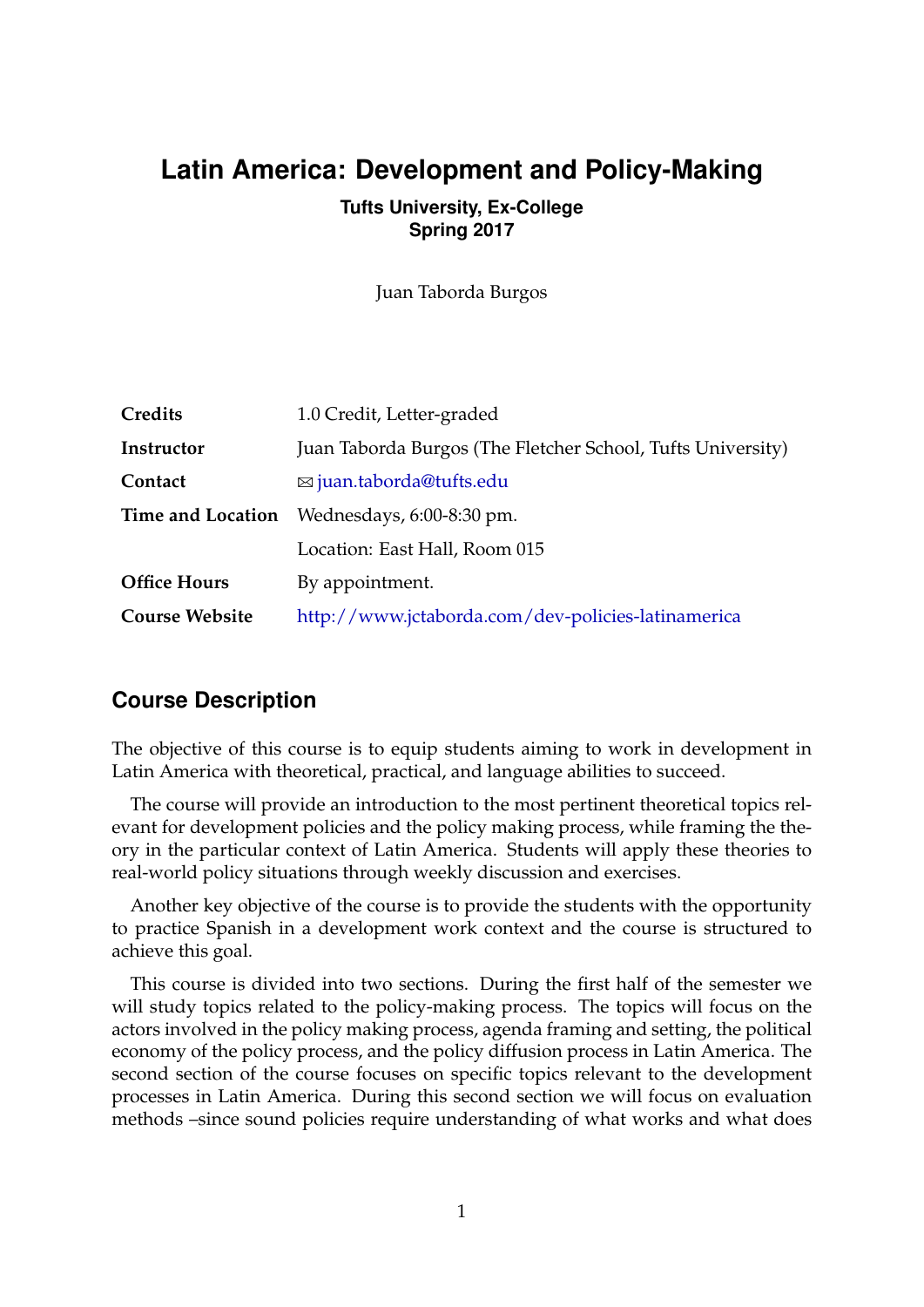not– and then specific topics like Education, Health and Welfare, Agriculture, Public Goods Provision, Institutions and Conflict, and International Aid.

To ensure that the goals of building the student's knowledge and language skills are both realized, the Monday class will provide the theoretical framework of each topicand the Wednesday class will apply theory to practice with emphasis on strengthening the student's Spanish proficiency in a *work-like* environment. Hence, each Wednesday will be taught in Spanish, and students will be encouraged to participate in Spanish. The class will consist of reviewing the assigned reading and linking it to the theoretical Monday lesson. The readings selected for the Wednesday will be in Spanish, but will be relatively basic and the instructor will walk the students through the reading carefully. Much of the vocabulary will feed into the development dictionary, discussed further below. To further build the students' ability to read and discuss in professional Spanish, the three main assignments of the course can be handed in in Spanish or English depending the preference of the student  $^{\rm 1}.$  $^{\rm 1}.$  $^{\rm 1}.$ 

## **Course Objectives**

- 1. **The objective of this course is to equip students aiming to work in development in Latin America with theoretical, practical, and language abilities to succeed in this environment.**
- 2. Understanding the policy making process and key actors involved in it in Latin America.
- 3. Comprehending and introducing the key topics for development policies in Latin America from a theoretical perspective and its applied implementation.
- 4. Improving Spanish skills to achieve a proficient language level, which allows the student to work and research in development topics in Spanish speaking countries in Latin America.

## **About Your Instructor**

#### **Juan Taborda Burgos**

I am a Ph.D. candidate in International Relations at Tufts University's Fletcher School of Law and Diplomacy, and a Fulbright Scholar from Colombia concentrating in International Political Economy and Development Economics. My dissertation research examines the relationship between institutional reforms and economic development. More specifically, it focuses on evaluating decentralization reform and its links to economic development and improved public service provision.

<span id="page-1-0"></span><sup>1</sup>Be aware that at least one of the three main assignments **must** be written in Spanish. See more details in the Grading and Requirements Section of this syllabus.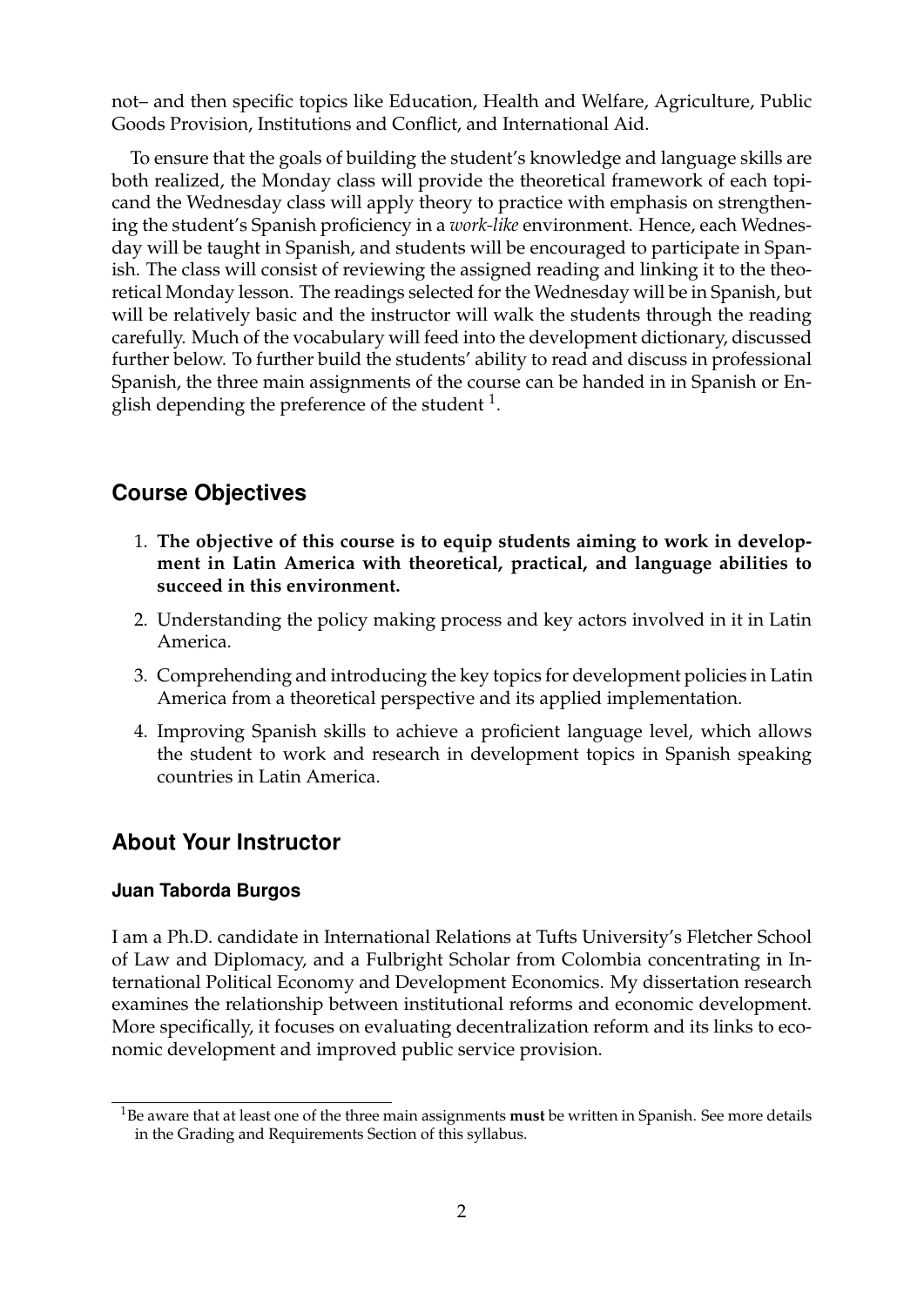Prior to enrolling at Fletcher, I worked for the Colombian National Planning Department focusing on regional policy and the construction of public policies to strengthen local government capabilities. In this capacity I oversaw the drafting and implementation of the public policy for the development of Colombian frontier territories and was part of the team working on the Territorial review for Colombia's accession to the OECD. I also worked as an external consultant for USAid and AECOM in a project related to the implementation of the restorative justice system, and as a research assistant studying the way institutional design and fiscal institutions determine the development of financial crises.

### **Readings and Course Materials**

All of the readings except those from the *Economics of Development (Seventh Edition, 2013) Perkins, Radelet, Lindauer, & Block* book (PRLB) will be available through trunk. While there are reserved copies of the text book both in Tisch and Ginn libraries, students are encouraged to buy the book given that it provides an important overview of most of the relevant topics for the class or in general for economic development.

### **Grading and Requirements**

The grading of the class depends on five components. Of these three consist of basic assignments that should be handed in on specific dates and the other two grade components are linked to the students' class participation.

#### **Assignments to Hand-in**

Since it is likely that students have little experience writing *Op-Eds* and *Policy memos* examples will be provided well before the due dates of the assignments. Additionally, students will receive basic guidelines and common best practices on how to write these important documents.

Each student can decide whether they will hand the assignment in Spanish or in English depending on their own proficiency. **In any case, at least one of the three assignments must be written in Spanish**.

1. *"Op-Ed" Take Home Exam*: Students will be given one *"Op-Ed"* take home exam on **March** 1 *st*. The exam will provide a list of topics covered during the semester in class readings and class discussions. The students will have 72 hours to compose an *"Op-Ed" essay* that makes an informed policy argument about the topic. The *"Op-Ed" essay* will be 850 words in length and should be submitted electronically through trunk. This assignment can be handed in English or Spanish, depending the preference of the student.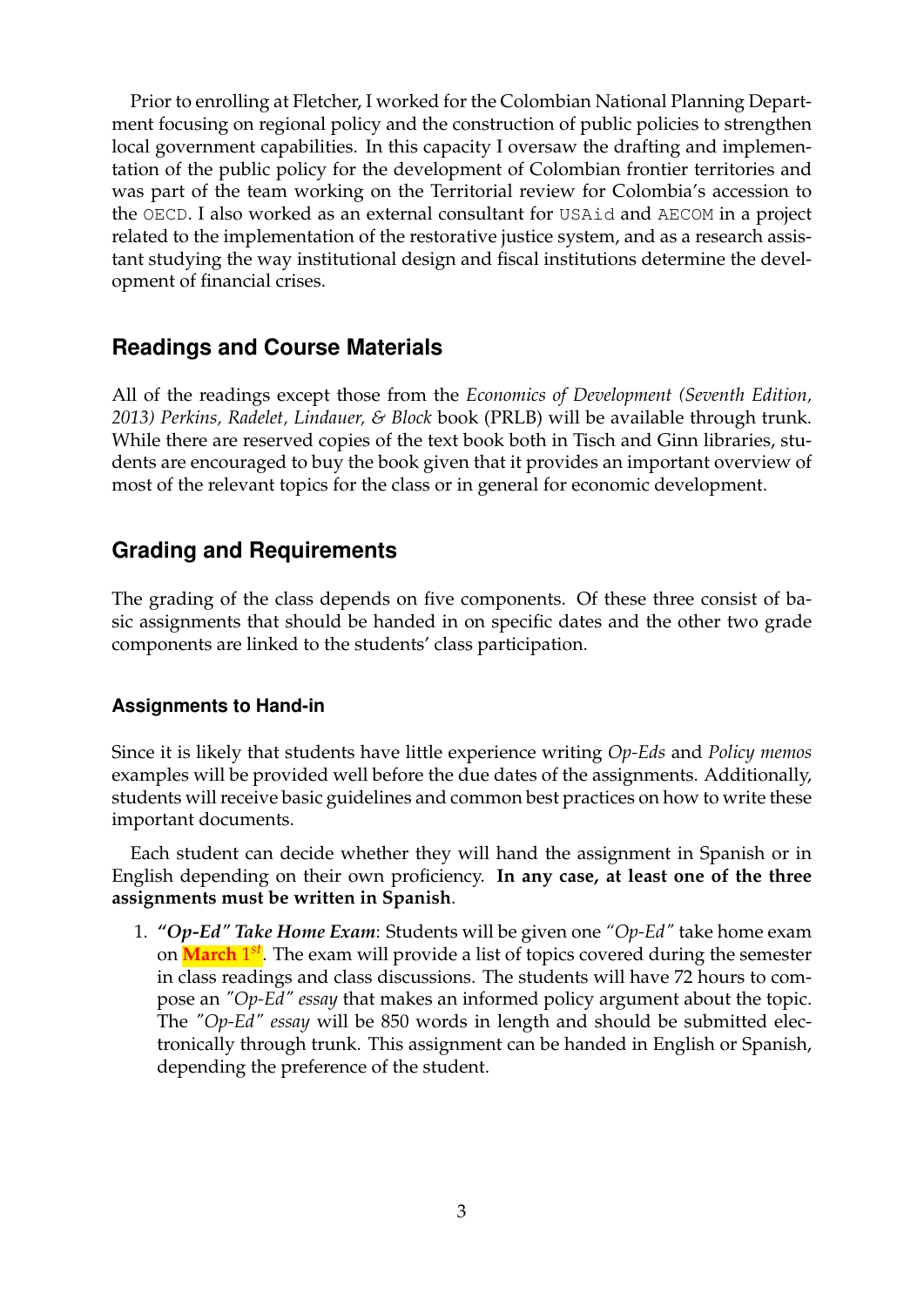- 2. *Case-based policy memo*: Policy memos are typical documents required within the public sector and/or organizations where students interested in development may work in. The point of the assignment is to provide policy advice for a policy-maker within a given scenario in a clear succinct manner. Hence, students are expected to prepare a memo due on **April** 5 *th*, which will not exceed 3 pages (12-point font, 1.5 spacing, including any tables, maps, or graphics). All memo should include an executive summary and should provide different policy alternatives to address the issues presented in the scenario. In policy memos students do not provide their own recommendation to address the issue, but present the wide set of options for their "clients", evaluating the cost and benefits of implementing each policy alternative. This assignment can be handed in English or Spanish, depending the preference of the student.
- 3. *Self-selected policy brief*: Students will choose a topic to explore and provide an in-depth analysis. While a list of suggested topics will be provided, students are encouraged to select their own topic, which should be approved by the instructor. The idea of policy brief, is to provide an opportunity to the student to address a topic of their interest, and propose alternative policy solutions to an actual decision maker. The policy brief should include an executive summary, a section which frames the problem being reviewed and a policy recommendation to address the issue. Basically, it is an extended policy memo where the student recommends to the policy maker how to address the problem he introduced. The policy brief will not exceed 7 pages (12-point font, 1.5 spacing, including any tables, maps, or graphics). This assignment is due on **May** 1 *st* and can be handed in English or Spanish, depending the preference of the student.

#### **Grade components related to class participation**

- 1. *Development Spanish Glossary*: Each student is expected to collaborate with two words to the Development-Spanish Glossary each week. This will be a collaborative work, to build up vocabulary related to development policies and policy making in Spanish. The students will include the new terms to extend their vocabulary in the topics, and the result will be an open collaborative product which is available for consultation in [the course webpage.](http://www.jctaborda.com/dev-policies-latinamerica)
- 2. *Class Participation*: One of the main goals of the class is to familiarize students with Spanish language in a technical work proficient level, and provide them a space to discuss the different topics of the class in Spanish. Hence, class participation plays a key role and students will receive a grade for their participation.

| Assignment                                           | <b>Grade Percentage</b> |
|------------------------------------------------------|-------------------------|
|                                                      |                         |
| "Op-Ed" Take Home Exam                               | $20\%$                  |
|                                                      | $20\%$                  |
| Case-based policy memo<br>Self-selected policy brief | 40%                     |
| Development Spanish Glossary                         | $10\%$                  |
| Class Participation                                  | $10\%$                  |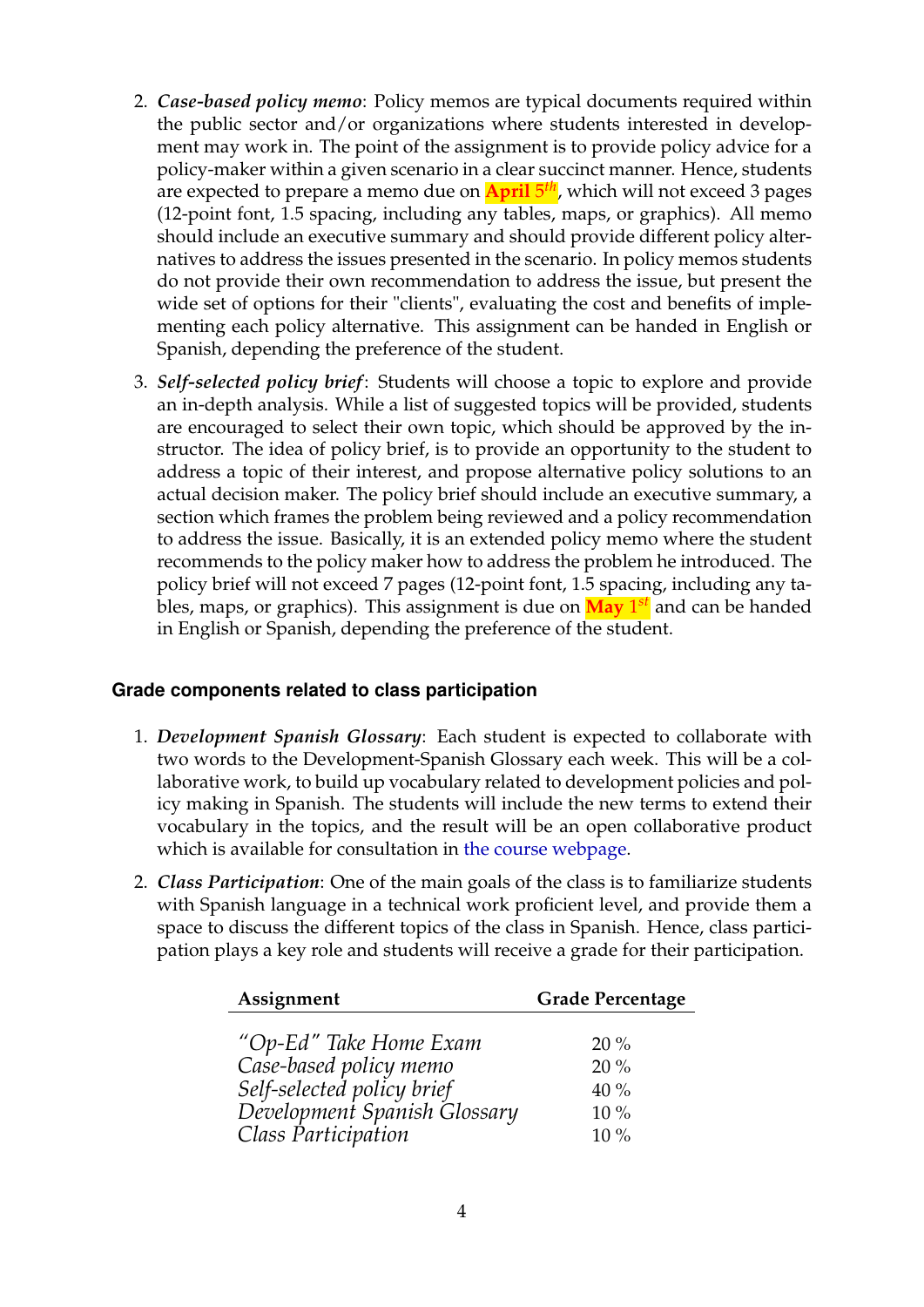## **Course Policies**

#### **Assignment Submittal and Late Policy**

All assignments except the final policy brief are due at the start of the class period. Students are expected to submit all final assignment deliverables via TRUNK. If students prefer to print assignments, they should hand them at the start of the class period (March 1*st* for the ''Op-Ed", April 5*th* for the Case-based policy memo, and **April** 26*th* **for the Self-selected policy brief**).

Because of the structure of the course, assignments received after the due date will be penalized 10% for the first day late and 30% for the second day and beyond. No assignments will be accepted after the last day of class. Please conduct your academic work in a professional manner and consult the instructor if you have personal, academic, or scheduling issues that need to be addressed regarding an assignment or other course workload issues.

#### **Student Responsibilities for Meeting Course Requirements**

- 1. Attend all classes. Classes are mandatory and attendance will be taken. Of course, there are always exceptions. If you need to miss a class, please alert the instructor ASAP. In the case of emergencies, please communicate with the instructor and extensions will be granted. In the case of multiple absences due to illness, a doctor's note will be required in order to receive extensions on assignments. **Please be aware that arriving late to class tends to disrupt the flow of the class and shows little respect to everybody else in the room.**
- 2. Be prepared for class discussions and participation. Volunteer to both discuss information and answer questions.
- 3. The use of laptops in the class is not permitted. Not only studies show that students who handwrite notes retain material better than those who use laptops or tablets, but as a student I always found other colleagues' laptops could be extremely distracting. All presentations will be made available through TRUNK.
- 4. All assignments and in class exercises must be professionally prepared. This means legible, formatted nicely, and free of spelling errors and poor grammar. Figures and tables should be identified and properly labeled. Sections should be labeled with an appropriate hierarchy.
- 5. Reference material, articles, textbooks, and websites used during assignments should be referenced in your documents and graphical materials. Citations standards should be utilized from your respective area of expertise.
- 6. If you need to communicate with the instructor, you may do so via e-mail, or by making a personal appointment. If you are having personal issues or have extenuating circumstances, please see the professor ASAP.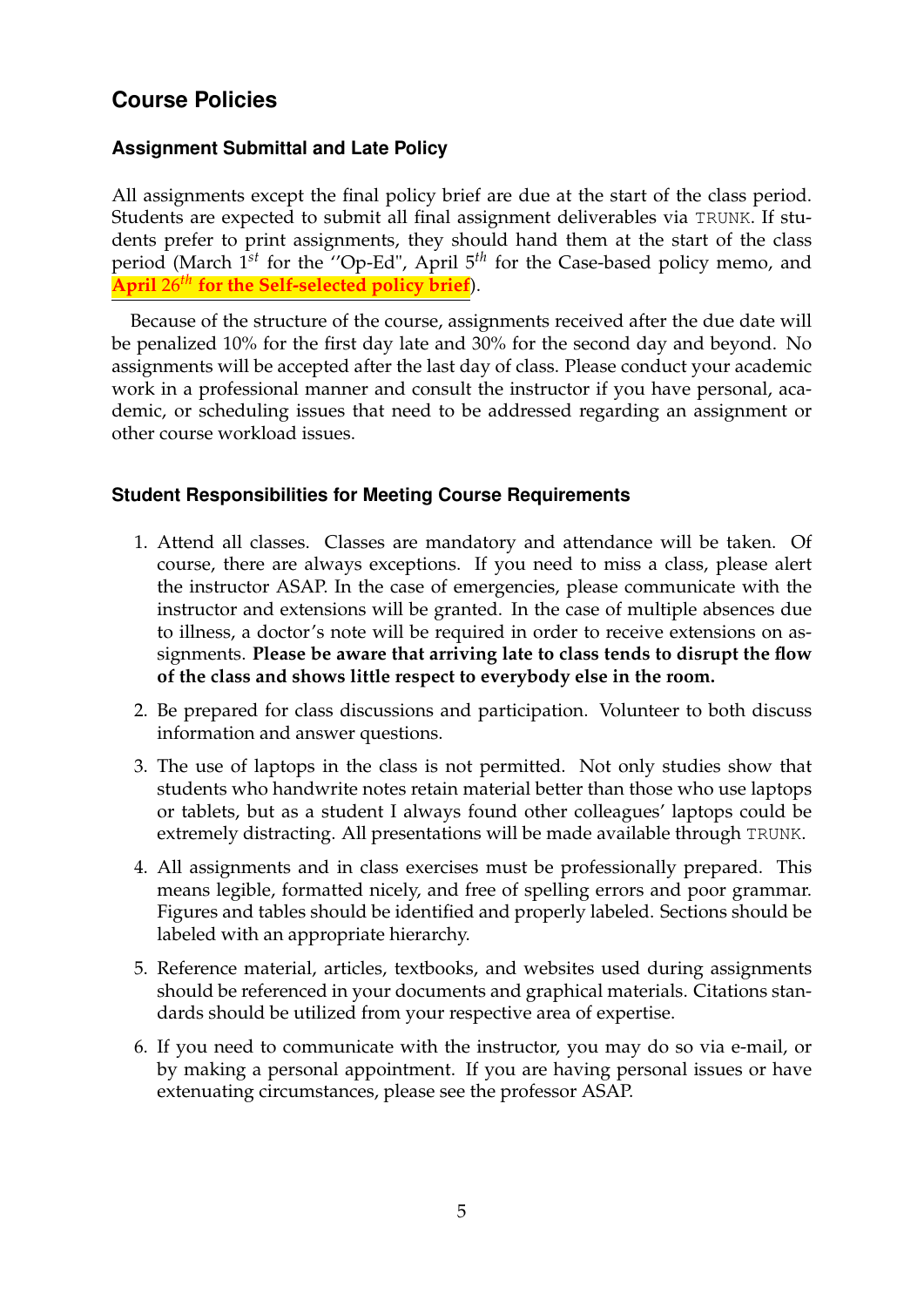7. Please do attend office hours not only when you have questions or concerns about the material in class but also when you just need someone to brainstorm or have a conversation.

## **Tufts Academic Integrity and Code of Conduct**

You will be responsible for following Tufts Academic Integrity Policy and the Student Code of Conduct. Both of these are found on the [Student Affairs - Publications web](http://students.tufts.edu/student-affairs) [site.](http://students.tufts.edu/student-affairs) **Please read these carefully!** Note this site also describes the Student Judicial Process that describes your rights as a student at Tufts and the process to follow if you feel these have been violated.

**Plagiarism will not be tolerated**. Tufts faculty are required to report any instance of plagiarism to the Dean's office - at that point, we have no control over the situation. Please read and review [Avoiding Plagiarism](http://students.tufts.edu/academic-advice-and-support/academic-resource-center/what-we-offer/writing-support/avoiding) on the Tufts Academic Resources Center site to understand the various types of plagiarism, including those you may not be aware of. **If you have ANY questions, please contact either instructor early in the semester before you write any assignments. Otherwise we will assume you clearly understand the plagiarism guidelines**.

## **Student Accessibility Services (SAS)**

If you need an accommodation for the class – in particular for testing – you must contact Student Accessibility Services (SAS) at the beginning of the semester. Please inform the instructor as soon as possible. For more information about SAS, please refer to their [website.](http://students.tufts.edu/student-accessibility-services)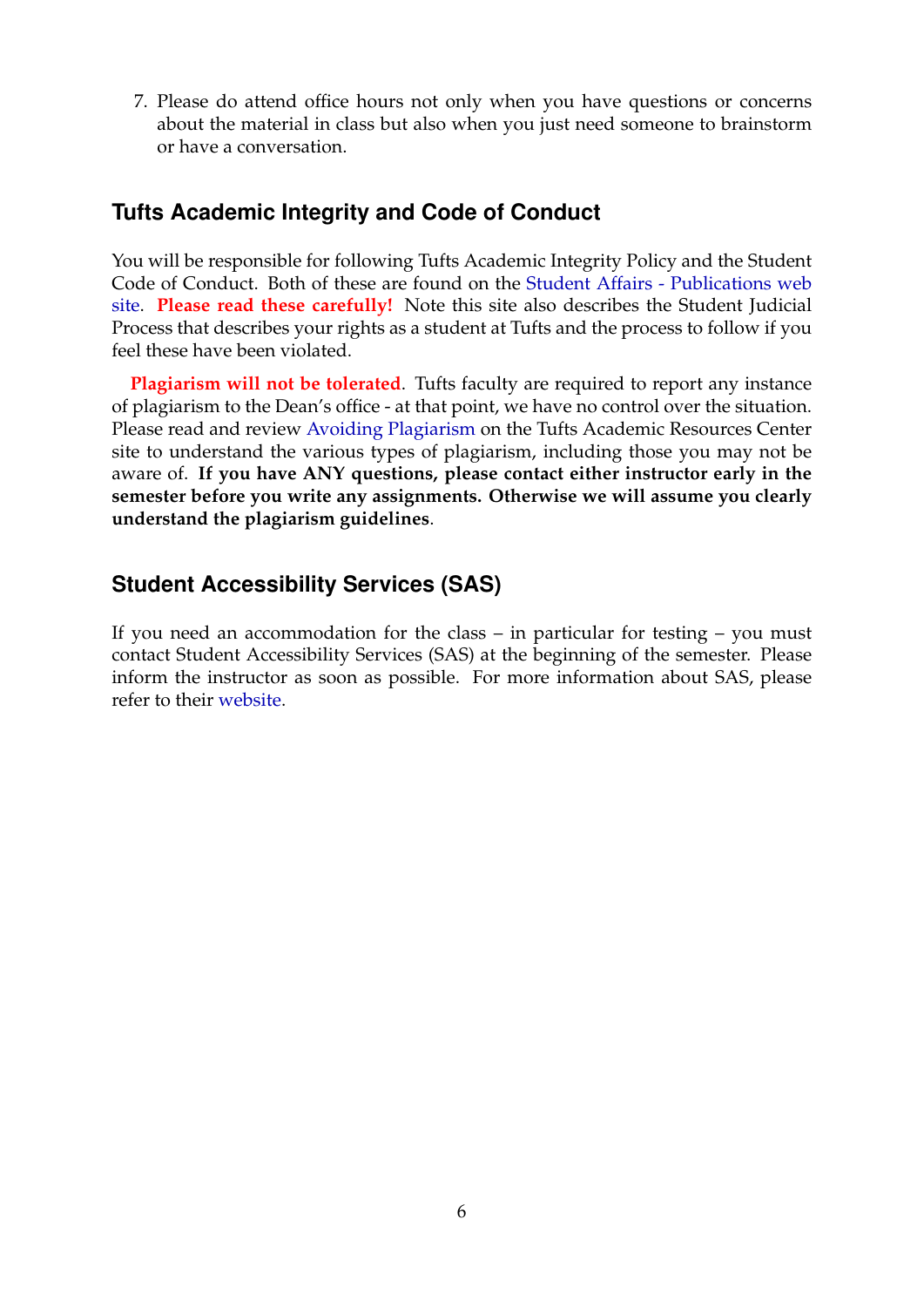# **Course Outline**

## **Introduction**

## **Week 1: Defining Development and Policy Making**

### *Required Readings*

- Amartya Sen, "The Concept of Development" in Handbook of Development Economics (HDE), vol. I, chapter 1.
- Cardoso (2004) Más allá de la economía: interacciones de la política y desarrollo económico. 2004

*Recommended Readings*

- *PRLB*: Chapter 1
- Banerjee & Duflo (2007). Economic Lives of the Poor
- Lahera (1999) Introduccion a las Politicas Publicas. Cepal
- Waelbroeck (1998). Half a Century of Development Economics: A Review Based on the Handbook of Development Economics

## **Policy-Making in Developing countries**

## **Week 2: Actors and the Rational Choice Framework**

## *Required Readings*

*Theory*

- Dargent, E. (2014) Technocracy and Democracy in Latin America: The Experts Running Government. Cambrige University Press. Chapter 4 Economic technocrats in Colombia 1958-2011
- Scartascini, Carlos. 2008. "Who's Who in the PMP: An Overview of Actors, Incentives, and the Roles They Play." In Stein, Tommasi, Spiller, and Scartascini, Policy-Making in Latin America: How Politics Shapes Policies. (Chapter 2).

## *Applied*

• Zurbriggen (2006) El institucionalismo centrado en los actores. Cepal

## *Recommended Readings*

• Mascareno, Aldo. Coordinación social mediante políticas públicas: el caso chileno. **CEPAL**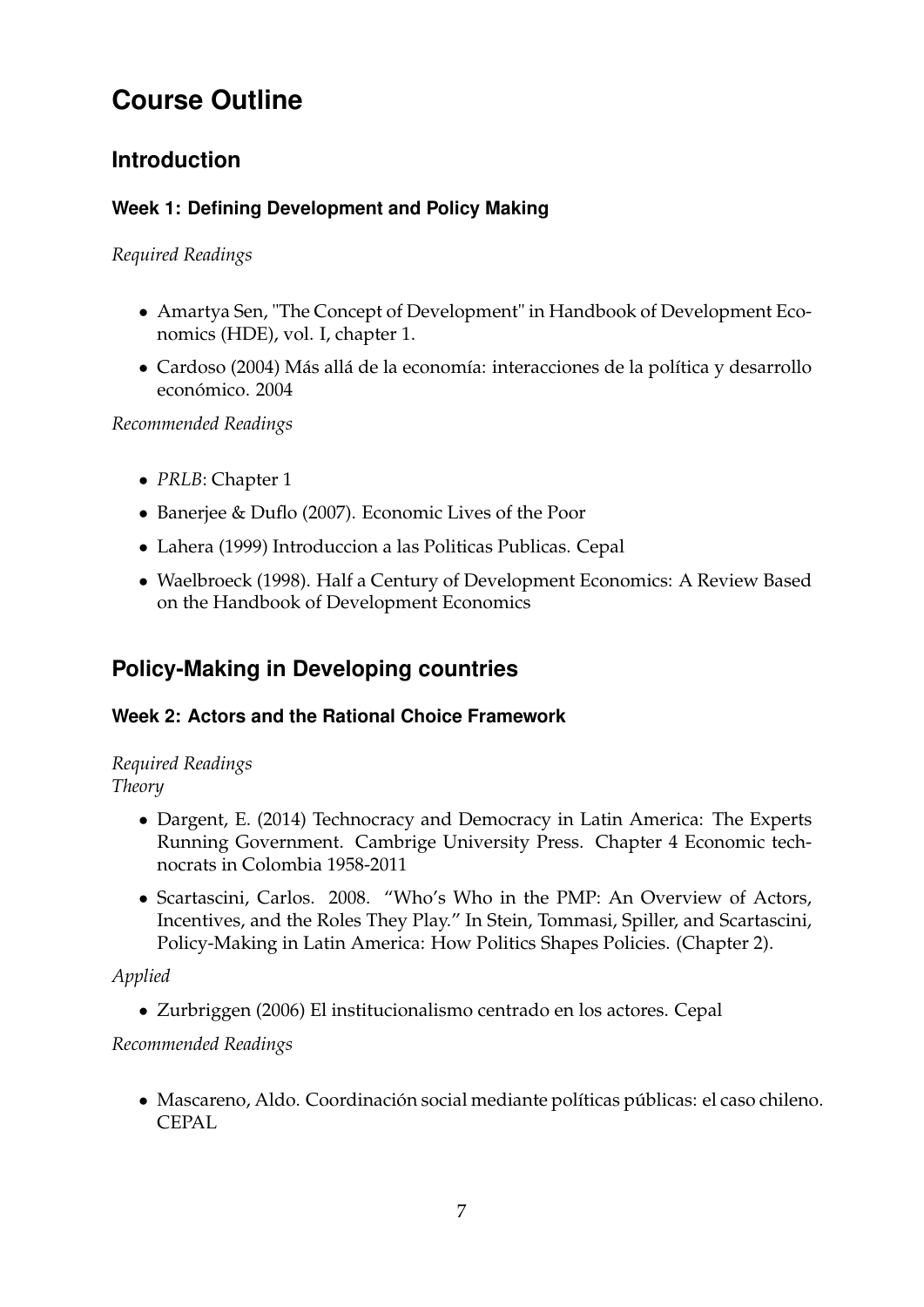- Olson, M. (1965). The logic of Collective Action: Public Goods and the Theory of Groups. Cambridge: Harvard University Press.
- Ostrom, Elinor. (1990). Governing the Commons: The Evolution of Institutions for Collective Action. Cambridge; New York: Cambridge University Press.
- Scharpf, Fritz 1997: Games Real Actors Play, Westview Press: Boulder Colorado, Chapters 2-3.
- Schelling, Thomas. The strategy of conflict. Chapter 2: Reorientation of Game Theory

#### **Week 3: Political Economy of Decision Making in Developing Countries**

#### *Required Readings Theory*

- Evans (1995) Embedded autonomy: states and industrial transformation
- Bates Robert (2015). Markets and States in Tropical Africa. Berkeley: University of California Press, 2nd ed. Introduction & Chapter 9
- Killen & Rogerson (2010) Global Governance for International Development: Who's in charge? OECD Development Co-operation Directorate

#### *Applied*

• Scartascini, Carlos (2015) La economía política de las políticas públicas. BID

#### *Recommended Readings*

- Hellman, Joel (1998). Winners Take All: The Politics of Partial Reform in Post-Communist Transitions. World Politics 50:2, pp. 203-34.
- Schultz, Kenneth. (1995). The Politics of the Political Business Cycle. British Journal of Political Science, 25(1)79-99.
- Garreton, Manuel (2002), La transformación de la acción colectiva en América Latina", en Revista de la CEPAL Nº 76, Santiago, abril de 2002.

#### **Week 4: Problem Framing and Agenda Setting**

#### *Required Readings Theory*

- Bakir, V. (2006). Policy Agenda Setting and Risk Communication: Greenpeace, Shell, and Issues of Trust. In: The International Journal of Press/Politics,11(3), 67-88.
- Baumgartner, Frank R. and Bryan D. Jones 1993. Agendas and Instability in American Politics. Chicago: The University of Chicago, chapter 1.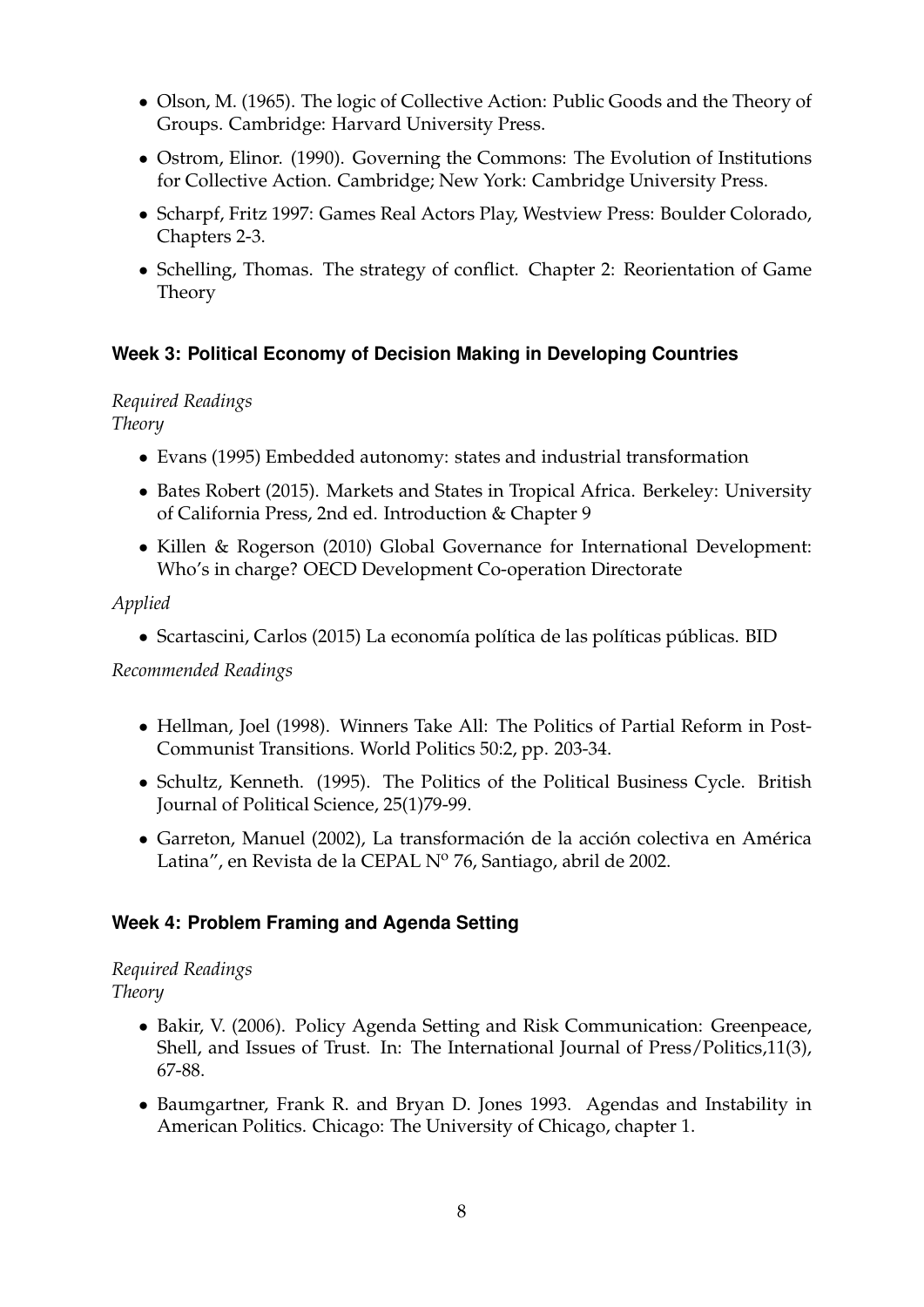## *Applied*

• Bonvecchi & Scartascini (2015) La economía política de la política social: de las instituciones a las redes sociales

*Recommended Readings*

- Alemán, Eduardo, and George Tsebelis. 2005. The Origins of Presidential Conditional Agenda-Setting Power in Latin America. Latin American Research Review, Vol. 40, No. 2, pp. 3-26.
- Miller-Stevens, K.L. (2010). State nonprofit associations and agenda setting: An exploratory study of lobbying strategies. Denver. University of Colorado Press

## **Week 5: Diffusion of Public Policy**

#### *Required Readings Theory*

- Elkins, Zach, and Beth Simmons. 2005. "On Waves, Clusters, and Diffusion: A Conceptual Framework." The Annals of the American Academy of Political and Social Science. 598(1):33.
- Weyland, Kurt. 2005. "Theories of policy diffusion Lessons from Latin American pension reform." World Politics. 57(2):262-285.

*Applied*

• Lardone (2005) De exportadores e imitadores.

## **Development Policies**

## **Week 6: Data and Impact Evaluation**

#### *Required Readings Theory*

- Dykstra et al. CGD Global Absolute Poverty Fell by Almost Half on Tuesday
- Clemens (2010) Blog entry: Impact evaluation on the millennium villages

*Applied*

• Garry, Stefanie & Villareal, Francisco. "El uso de indicadores clave para evaluar el desempeño económico a largo plazo de América Latina" Revista CEPAL

## *Writting Policy Memos*

• Duke Thompson Writing Studio. Writing a Policy Memo.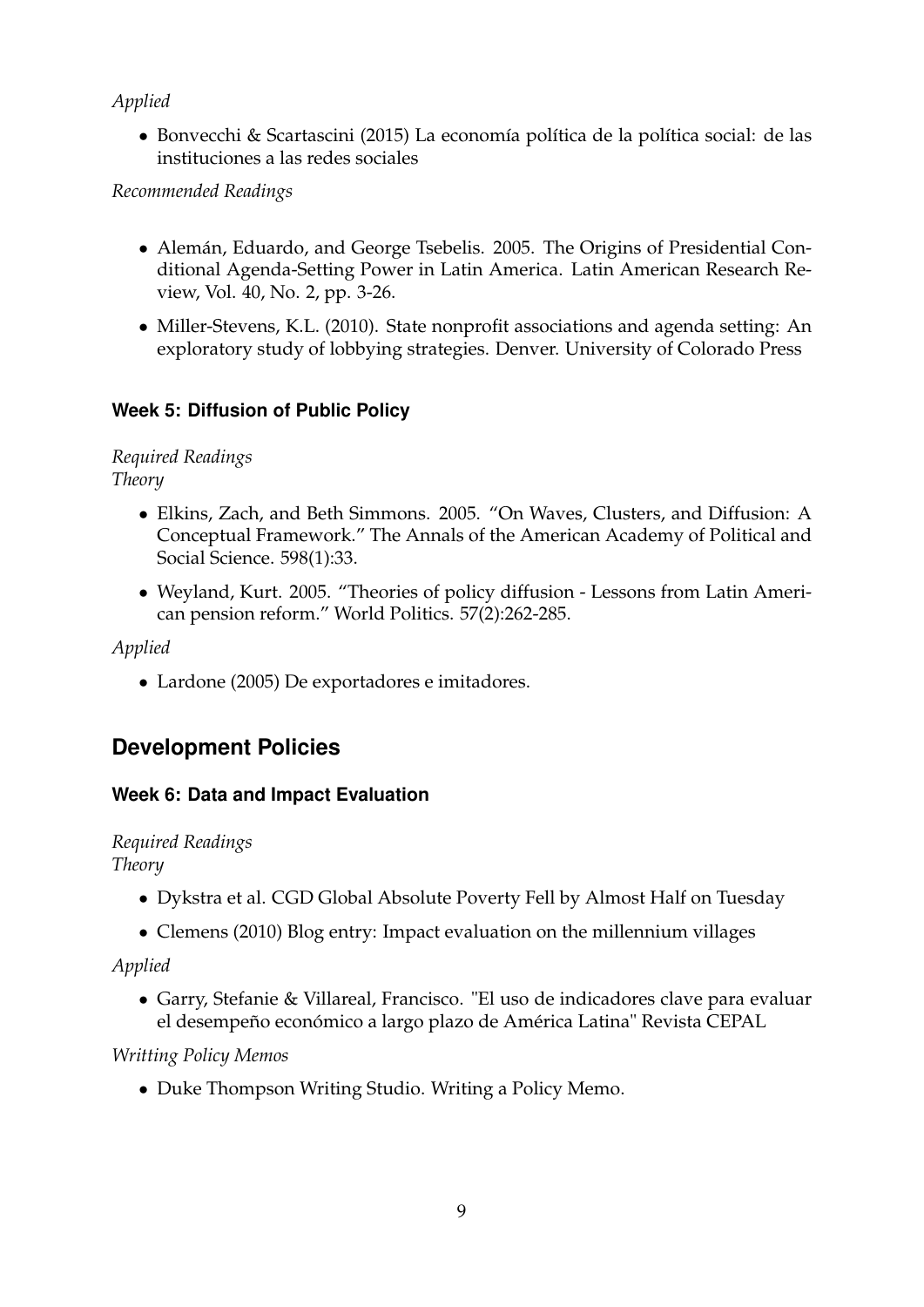- Ravallion (2001) The mystery of vanishing benefits: an introduction to impact evaluation.
- *PRLB* Ch. 2
- Clemens et al (2010) When does rigorous impact evaluation make a difference? The case of the millennium villages?

## **Week 7: Education**

*Required Readings Theory*

• *PRLB* Ch. 8

## *Applied*

• Fernández & Del Valle (2013) Desigualdad educativa en Costa Rica

*Recommended Readings*

- Carlson (2002) Educación y mercado del trabajo en América Latina frente a la Globalización
- Orazem & King Ch. The Primacy of Education HDE ch 55
- Easterly Ch. 4

## **Week 8: Health & Welfare**

*Required Readings Theory*

• Kremer (2002) "Pharmaceuticals and the Developing World"

*Applied*

• Angulo et al (2013) La década ganada: evolución de la clase media y las condiciones de vida en Colombia, 2002-2011

*Recommended Readings*

- *PRLB* Ch. 9
- Galindo embarazo adolescente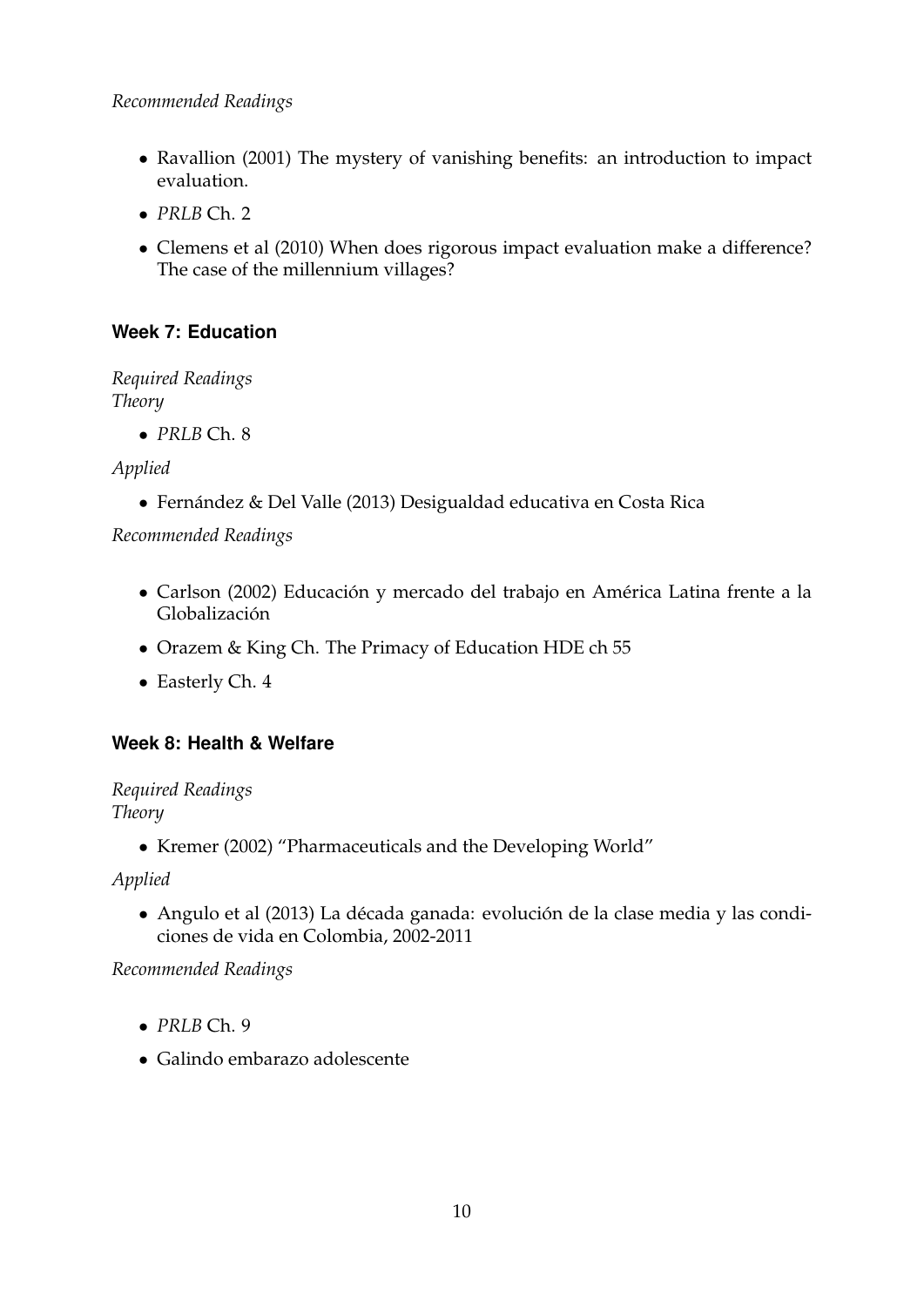## **Week 9: Agriculture**

*Required Readings Theory*

- *PRLB* Ch. 16
- Johnston & Mellor (1961) The role of Agriculture in in economic development

*Applied*

• Gordillo (2004) Seguridad alimentaria y agricultura familiar

*Recommended Readings*

- Timmer (1988). Agricultural Transformation, in HDE (Chapter 8)
- Thurlow & Wobst (2007). The Role of Agriculture in Pro-Poor Growth: Lessons from Zambia, in Determinants of Pro-Poor Growth, Analytical Issues and Findings from Country Cases, Chapter 9

## **Week 10: Public Goods Provision (Technology transfer and infrastructure)**

*Required Readings Theory*

• *PRLB* Ch. 17

*Applied*

• Katz (2006) Cambio estructural y capacidad tecnológica local

*Recommended Readings*

- Bandiera & Rasul (2006) Social Networks and Technology Adoption
- Foster & Rosenzweig (1995) Technical change in agriculture
- Alvarez et al (2011) Innovacioón, investigación y desarrollo, y productividad en Chile